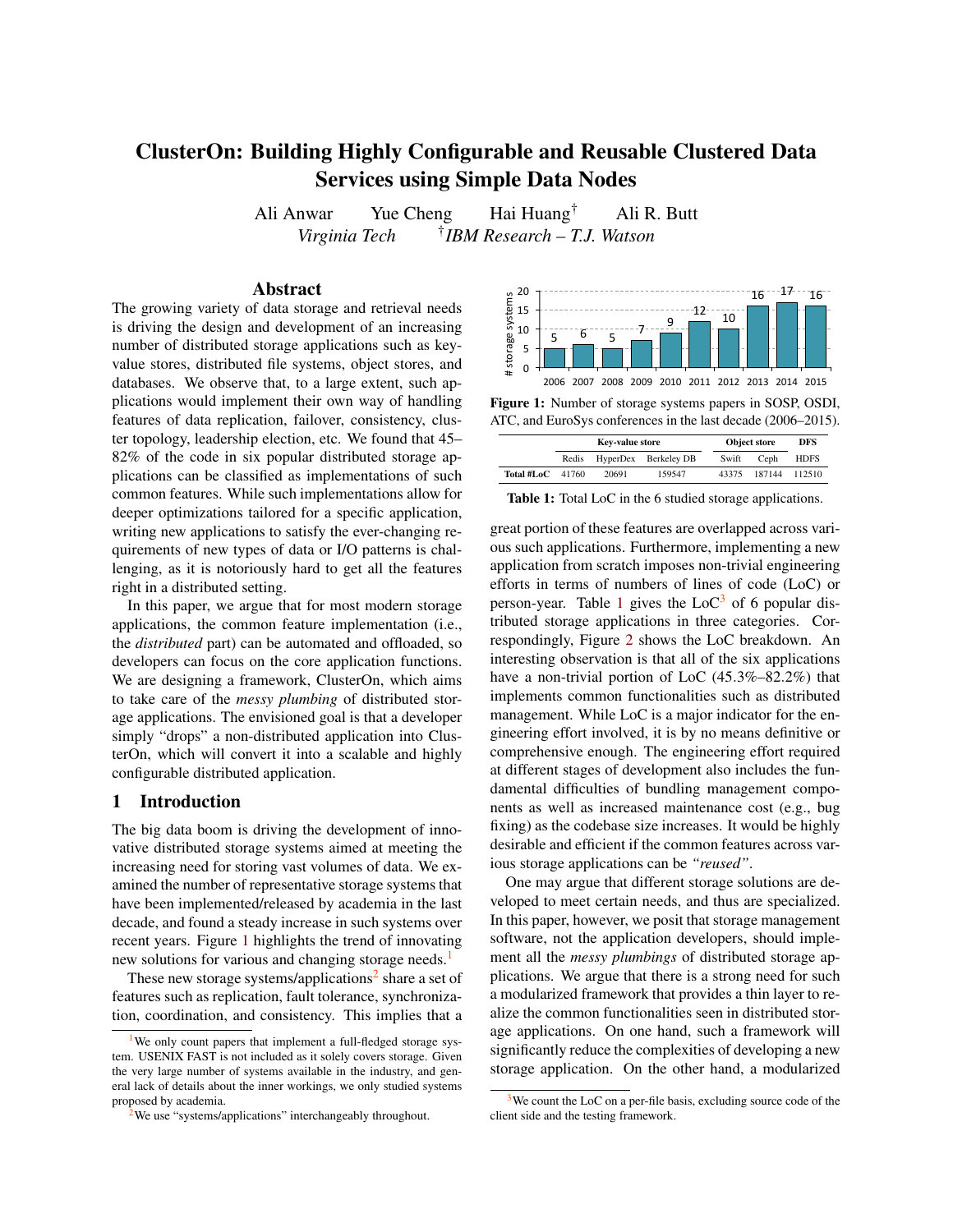<span id="page-1-1"></span>

| 1 void Put(Str key, Obj val) {<br>if (this.master):<br>3<br>Lock (key)<br>$\overline{4}$<br>HashTbl.insert(key, val)<br>Unlock (key)<br>5<br>Sync(master.slaves)<br>6<br>7 <sub>3</sub><br>8<br>9 Obj Get (Str key) {<br>10<br>if (this master)<br>11<br>Obj val = $Quorum(key)$<br>12<br>Sync(master.slaves)<br> 13<br>return val<br>14 }<br>15<br>16 void Lock (Str key) {<br>$\begin{array}{c} 17 \\ 18 \end{array}$<br>$\ldots$ // Acquire lock<br>19<br>20 void Unlock(Str key) {<br>$\begin{array}{c} 21 \\ 22 \\ 23 \end{array}$<br>// Release lock<br>24 void Sync (Replicas peers) {<br>25<br>26<br>27<br>// Update replicas<br>28 void Quorum (Str key) {<br>29<br>$\ldots$ // Select a node<br>30) | 1 void Put(Str key, Obj val) {<br>if (this master):<br>zk. Lock(key) // zookeeper<br>3<br>HashTbl.insert(key, val)<br>zk. Unlock(key) // zookeeper<br>Sync (master . slaves)<br>6<br>9 Obj Get (Str key) {<br>if (this master)<br>10<br>Obj val = Quorum (key)<br>11<br>Sync (master . slaves)<br>12<br>return val<br>13<br>$14$ }<br>16 void Sync (Replicas peers) {<br>// Update replicas<br>18<br>19<br>20 void Quorum (Str key) {<br>$\ldots$ // Select a node<br>21<br>$22$ } | $1 \#$ include $\lt$ vsynclib $>$<br>3 void Put(Str key, Obj val) {<br>if (this.master):<br>4<br>zk. Lock (key) // zookeeper<br>5<br>HashTbl.insert(key, val)<br>6<br>zk. Unlock (key) // zookeeper<br>Vsync. Sync (master. slaves)<br>8<br>9 }<br>10<br>11 Obj Get (Str key) {<br>if (this.master)<br>Obj val = $V$ sync. Quorum (key)<br>Vsync. Sync (master. slaves)<br>return val<br>15<br>$16$ } | 1 void Put(Str key, Obj val) {<br>HashTbl.insert(key, val)<br>$3$ }<br>$\overline{4}$<br>5 Obj Get (Str key) {<br>return HashTbl(key)<br>6<br>$7$ } |
|---------------------------------------------------------------------------------------------------------------------------------------------------------------------------------------------------------------------------------------------------------------------------------------------------------------------------------------------------------------------------------------------------------------------------------------------------------------------------------------------------------------------------------------------------------------------------------------------------------------------------------------------------------------------------------------------------------------|------------------------------------------------------------------------------------------------------------------------------------------------------------------------------------------------------------------------------------------------------------------------------------------------------------------------------------------------------------------------------------------------------------------------------------------------------------------------------------|-------------------------------------------------------------------------------------------------------------------------------------------------------------------------------------------------------------------------------------------------------------------------------------------------------------------------------------------------------------------------------------------------------|-----------------------------------------------------------------------------------------------------------------------------------------------------|
| (a) Vanilla                                                                                                                                                                                                                                                                                                                                                                                                                                                                                                                                                                                                                                                                                                   | (b) Zookeeper-based                                                                                                                                                                                                                                                                                                                                                                                                                                                                | (c) Vsync-based                                                                                                                                                                                                                                                                                                                                                                                       | (d) ClusterOn-based                                                                                                                                 |

Table 2: An example of different approaches to developing a distributed KV store. In case of (a) vanilla, LoC of Lock, Unlock, Sync, and Quorum is not shown. Similarly, LoC to implement Lock and Unlock recipe for ZooKeeper is not shown. Vsync is available in C# and requires use of proper APIs but for the sake of simplicity and consistency we assume a C++ language grammar.

<span id="page-1-0"></span>

Figure 2: LoC breakdown of the 6 studied storage applications. Core IO component includes the core data structure and protocol implementation. Management component includes implementations of replication/recovery/failover, consistency models, distributed coordination and metadata service. Etc includes functions providing configurations, authentications, statistics monitoring, OS compatibility control, etc. Management and Etc are the components that can be generalized and implemented in ClusterOn.

framework enables more effective and simpler service differentiation management on the service provider side.

Table [2](#page-1-1) shows 4 snippet implementations of the core functions for a simple key-value (KV) store. To implement everything from scratch ((a) Vanilla), the application developer has to create his own concurrency control functionality (Lock(), Unlock()), and consistency and quorum management logic (Sync(), Quorum()). Using a mature distributed coordination system such as Zookeeper [\[9\]](#page-4-0) ((b) Zookeeper-based) reduces the LoC from 30 to 22, implying reduction of the overall developer efforts. Similarly, the third option  $((c)$  Vsync-based) calls a library such as Vsync  $[3]$ that provides coordinating actions to support KV storage (DHT storage), etc. By linking and interfacing with the library, the engineering effort is further reduced. One caveat of using a system such as Zookeeper or a library such as Vsync is that, the developers needs to familiarize themselves with these systems or libraries to use them appropriately in their own application code.

We envision a framework where *developers only need to implement the needed core functionality*, and common features/management etc. is automatically provided, akin to User Defined Functions in the popular MapReduce framework. To this end, we propose ClusterOn, a framework that takes a non-distributed core version (which we call *datalet*) of a storage application, adds common features and management, and finally morphs the code into a scalable distributed application. Table  $2(d)$  $2(d)$  ((d) Cluster0n-based) gives a simplified example of the ClusterOn usecase. ClusterOn is motivated by the observations we made earlier that modern storage applications share a great portion of functionality. By providing a transparent and modularized distributed framework that provides configurable services such as replication, fault tolerance, and consistency, ClusterOn hides the inherent complexities of developing distributed storage applications.

This paper makes the following contributions. We quantitatively analyze various distributed storage application and show that they have repetitive source code that implements common features found across these applications. As a novel solution, we present the design of ClusterOn, which provides these features to reduce the engineering effort required for development of new distributed applications.

### 2 Related Work

Products related to Mesos [\[1\]](#page-4-2) and Kubernetes [\[2\]](#page-4-3) ecosystem such as Chronos<sup>4</sup> and Marathon<sup>5</sup> let applications

<sup>4</sup><https://github.com/mesos/chronos>

<sup>5</sup><https://github.com/mesosphere/marathon>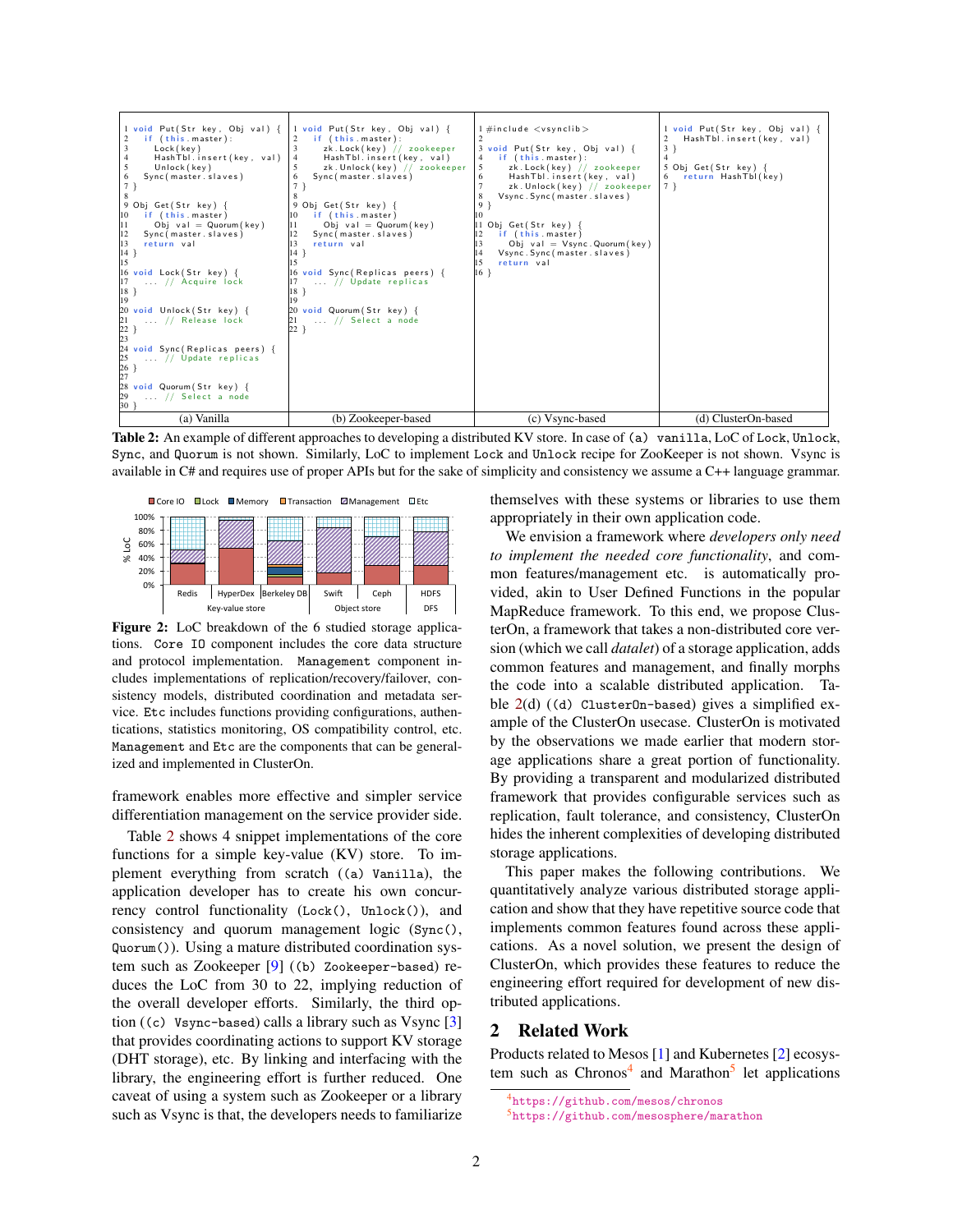<span id="page-2-1"></span>

Figure 3: ClusterOn architecture. MDS: metadata server. Figure [3\(b\)](#page-2-0) shows an example about how to use ClusterOn for service deployment. Service provider deploys the non-distributed application developed by application developer in ClusterOn based on a JSON formatted bootstrap configuration file.

scale horizontally by running more instances (Chronos is a job scheduler that supports complex job topologies whereas Marathon handles hardware or software failures to ensures that an app is "always on"). ClusterOn differs in that it provides rich replication and consistency support, which can handle more complex parallelism patterns. Zookeeper [\[9\]](#page-4-0) has been extensively used for distributed coordination. EventWave [\[5\]](#page-4-4) elastically scales inelastic programs in clouds. We expect ClusterOn to have a *more profound* effect than the above systems. Rather, ClusterOn focuses on simplifying the development of storage systems by providing general support of distributed management. Application developers simply offload components such as replication, consistency, and coordination to ClusterOn. Furthermore, ClusterOn is completely transparent in that it does not require developers to familiarize themselves with any APIs, hence, further reducing the development complexities.

A large body of research has been focused on improving the performance of some kind of data-intensive applications by enhancing the design of underlying data storage and coordination software that provide services such as replication, consistency, and fault tolerance [\[4,](#page-4-5) [10,](#page-4-6) [12,](#page-4-7) [13\]](#page-4-8). However, unlike ClusterOn, such works do not provide a generic framework for supporting a vast variety of storage applications.

Vsync [\[3\]](#page-4-1) is a library for building scalable highassurance services and can be used for replication of data in the cloud. Unlike ClusterOn, to use Vsync, application developers have to learn and work with the Vsync API to derive its full benefits (as shown in Table [2\)](#page-1-1). Coign [\[8\]](#page-4-9) automatically partitions a program into a distributed setup by performing static code analysis and binary-level partitioning. In contrast, ClusterOn is nonintrusive and more scalable, as it seamlessly scales out a non-distributed application instead of partitioning it.

## 3 Design Goals

Minimize overhead The key to realizing ClusterOn is to minimize the framework overhead. ClusterOn leverages a middleware-/proxy-based architecture design to <span id="page-2-0"></span>perform traffic forwarding and distributed management. While simplifying the application development and lowering down the maintenance cost, ClusterOn should not incur too much overhead, which in turn offsets the benefits it brings. This leads to the need of utilizing effective optimization techniques such as  $DPDK^6$  and  $RDMA^7$ , which we leave as future work.

More effective service differentiation By modularizing key components and synthesizing them as a holistic middleware, ClusterOn, from the storage service provider's perspective, should be able to provide more effective service-level differentiation such as performance QoS and tunable consistency level automating.

Reusable distributed storage platform Novel optimizations and techniques [\[7,](#page-4-10) [12,](#page-4-7) [13\]](#page-4-8) have been proposed for existing storage applications. As these applications do not share source code, it requires non-trivial engineering efforts to port these improvements from one application to another. We envision ClusterOn will be flexible and extensible enough to support such user-defined features as pluggable modules, so that a vast variety of applications can benefit.

#### 4 ClusterOn Design

Figure  $3(a)$  shows the architecture of ClusterOn. It consists of three major components—(1) application layer, (2) middleware, and (3) a metadata server.

The *application layer* includes a homogeneous cluster of *datalets*. A datalet is a single instance of the application (an example datalet is shown in Table [2\(](#page-1-1)d)). These datalets are the building blocks of constructing larger distributed applications, although they are completely unaware that they are running in a distributed setting. Datalets are designed to run on a single node, and they are only responsible for performing the core functions of an application. For example, a KV store datalet, in the simplest form, only needs to implement a Get and a Put interface. When running a single datalet is no longer

<sup>6</sup><http://dpdk.org>.

 $^{7}$ [http://www.mellanox.com/page/products\\_dyn?](http://www.mellanox.com/page/products_dyn?product_family=79) [product\\_family=79](http://www.mellanox.com/page/products_dyn?product_family=79).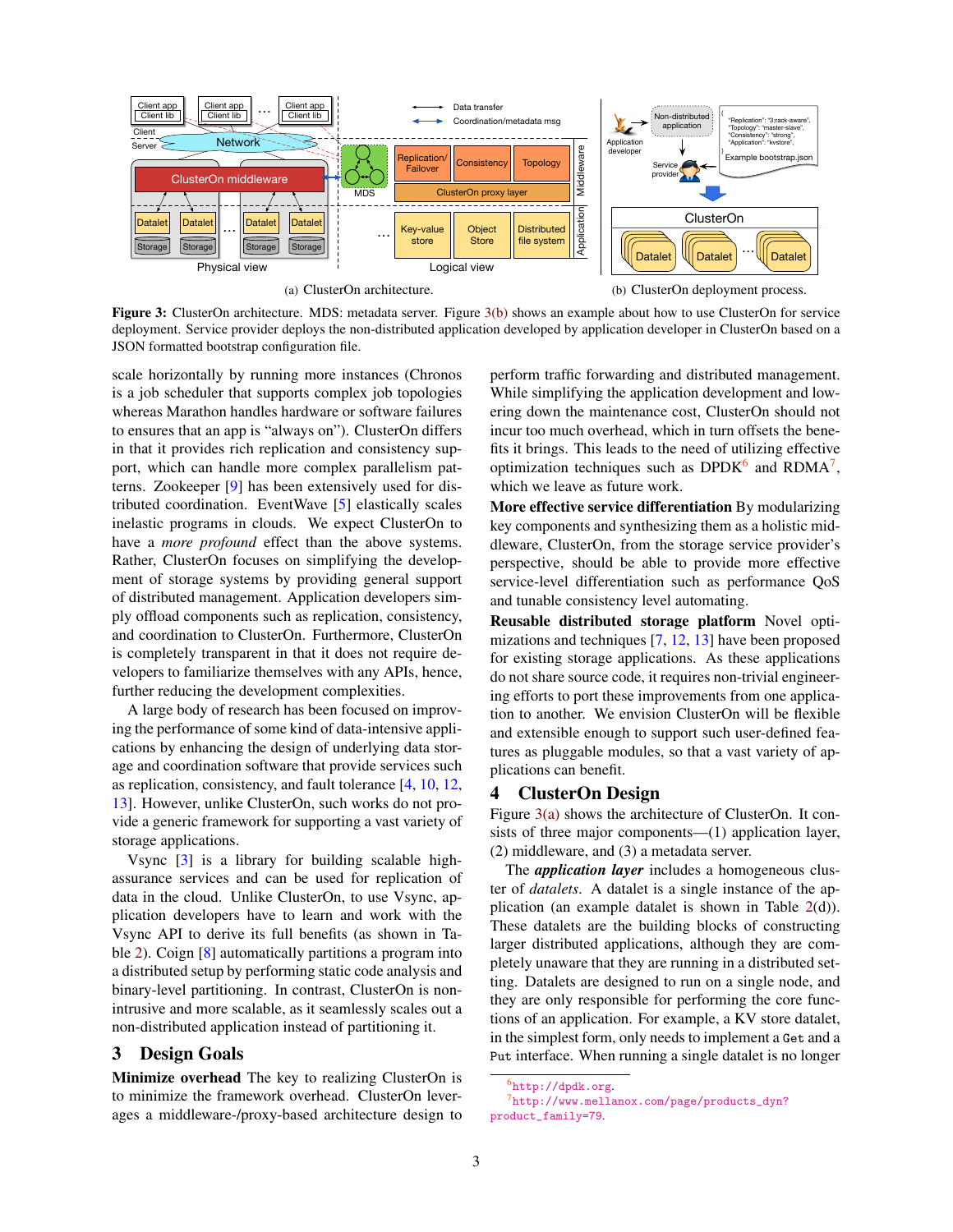sufficient to handle the load, we can instantiate more of them. However, for them to work coherently with one another, the middleware layer is needed to perform the required coordination.

The *middleware layer* has 2 main responsibilities: (1) manages cluster topology, and (2) depending on cluster topology, coordinates network traffic amongst the datalets. For scalability reasons, the middleware layer needs to have a distributed set of entities (we call them *proxies*) to perform these 2 functions well on behalf of a distributed set of datalets. In the simplest design, one could have a one-to-one mapping between a proxy and a datalet that are symbiotically co-located with all traffic going into and out of the datalet proxies. Proxies will communicate with one another depending on the relationship between the datalets that they proxy within the cluster topology. For example, in a master-slave topology, the master's proxy will forward all write requests to the slave's so the data can be replicated appropriately. In most cases, a single proxy can handle *N* instances of datalets (where  $N \geq 1$ , and *N* is configurable depending on the processing capacity of both the proxy and datalet).

Different applications use different protocols for their communication. ClusterOn's proxies parse the application messages to make decisions such as routing. To support new applications, there are two basic options: (1) the HTTP-based REST protocol; and (2) Google's protocol buffer. Due to the cost that these two solutions may incur, performance-sensitive applications can select to use a simple yet generic text/binary-based protocol, which is also supported by ClusterOn.

The *meta-data server* is used by the middleware layer as a persistent store for keeping critical meta-data about the cluster, e.g., topology information, current load on datalets, so the network traffic can be appropriately routed, data can be recovered from a failure, or datalets autoscaled when appropriate. Clients to the cluster can also consult the meta-data server for directory services. This allows clients to more efficiently direct their request to nodes within the cluster across a wide variety of topologies. However, this is optional, as proxies can always redirect requests within themselves to route to the destination datalet or datalets.

#### 4.1 Middleware Components

A major challenge in designing ClusterOn is to make sure it can cover various types of distributed applications, e.g., KV stores, object stores, distributed file systems, databases, etc. Though these applications are distributed and share similar modules, they are very different in nature. Hence, there is a need for a systematic approach to classify these applications into different categories and make sure that ClusterOn supports all those categories. ClusterOn realizes this by classifying and supporting these applications on the basis of their underlying replication schemes, cluster topology, and consistency model.

Replication module Different applications adopt different replication schemes, e.g., SPORE [\[7\]](#page-4-10) replicates data at granularity of KV pairs and Redis at node level. File systems such as GFS [\[6\]](#page-4-11) and HDFS replicate blocklevel data chunks within and across racks to provide better fault tolerance. ClusterOn's replication module supports a 2-dimensional configuration space: (1) replication granularity, e.g., key/shard/node-level, and (2) replication locality, e.g., server/rack/datacenter-local. ClusterOn provides a generic module that allows flexible selection of different replication schemes, thus covering a wide variety of storage application use cases.

Cluster topology manager Cluster topology manager specifies the logical relationship among holders (datalets) or different replicas. Generally, most distributed storage applications can be divided in three types of cluster topologies, namely, (1) master-slave, (2) multimaster (or active-active), (3) peer-to-peer (P2P), or some combinations of these. ClusterOn's cluster topology manager supports the above three topologies. Masterslave mode provides chain replication support [\[11\]](#page-4-12) by guaranteeing that only one datalet is acting as the master and all others as slaves while keeping this fact oblivious to these datalets. Similarly, in the case of active-active topology, multiple datalets can be concurrently write to and read from, and this can be coordinated by the corresponding proxies using distributed locks. In case of P2P topology, ClusterOn controls the management logic that drives the inter-node communication among the peers. As consistent hashing is commonly used in a P2P topology, ClusterOn can easily calculate who are the immediate neighbors of a datalet for data propagation and recovery purposes.

Consistency module The role of consistency module is to support three consistency levels that are commonly adopted by the modern distributed storage applications, namely, (1) strong consistency, (2) eventual consistency, and (3) no consistency. Consistency module is built on top of Zookeeper and provides support to acquire lock at granularity of KV pair, block, object, file, or node level. In the case of strong consistency, each incoming request to access data is executed after acquiring a lock on the data. Eventual consistency is supported by first acquiring lock only on the primary copy of the data and updating the secondary copies later.

## 5 Preliminary Evaluation

We are in the process of prototyping ClusterOn using C++, and are adding support for different kinds of storage applications (object stores and distributed file systems). In this section, we present our preliminary evaluation of a basic multi-threaded version of ClusterOn used